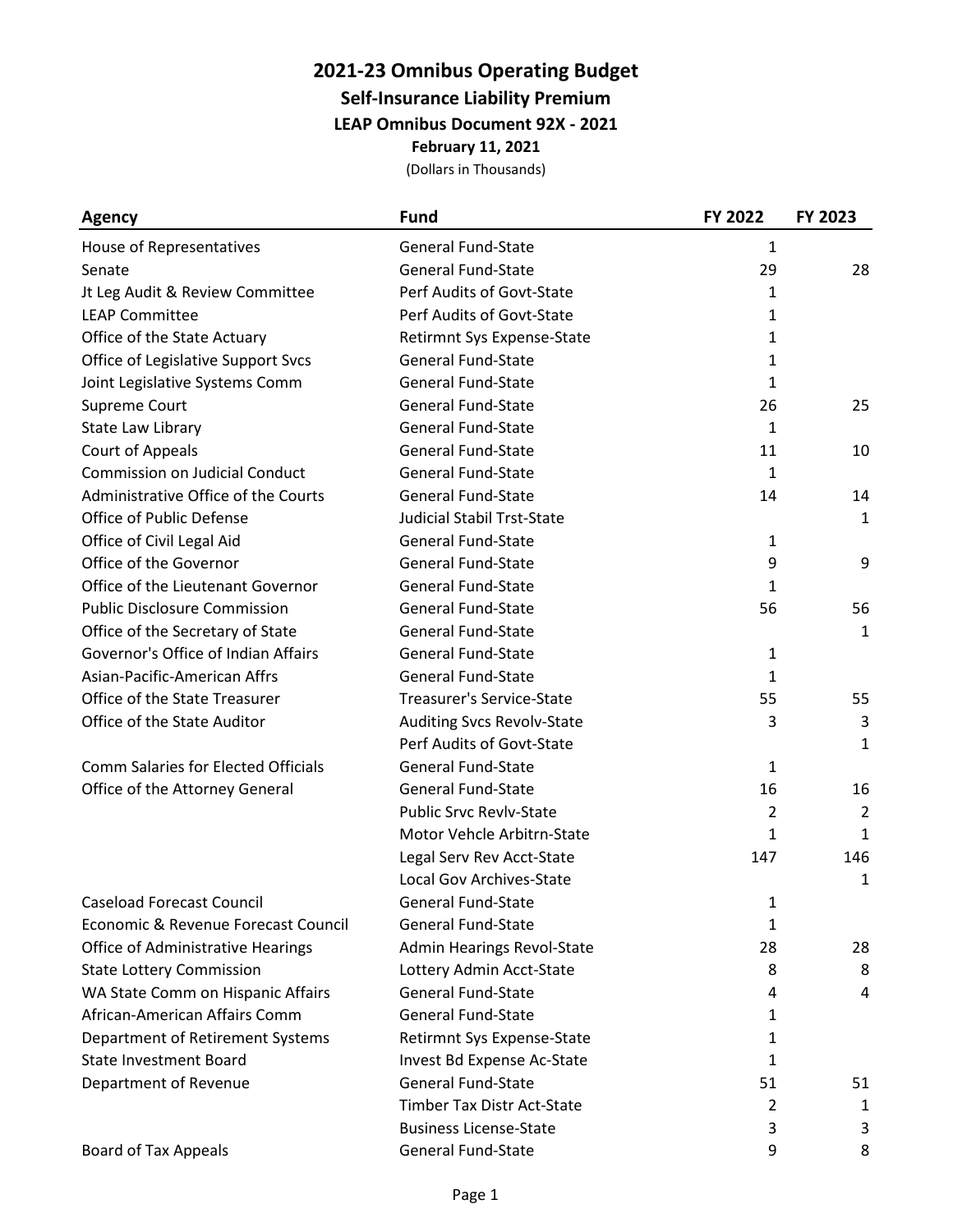## **2021-23 Omnibus Operating Budget Self-Insurance Liability Premium LEAP Omnibus Document 92X - 2021**

**February 11, 2021**

| Agency                                  | <b>Fund</b>                       | FY 2022        | FY 2023        |
|-----------------------------------------|-----------------------------------|----------------|----------------|
| Minority & Women's Business Enterp      | Minority & Business-State         | 83             | 83             |
| Office of Insurance Commissioner        | Insurance Comm Regul-State        | 59             | 58             |
|                                         | <b>Insur Commiss Fraud-State</b>  | 2              | 3              |
| <b>Consolidated Technology Services</b> | <b>CTS Revolving Acct-State</b>   | 4              | 5              |
| <b>State Board of Accountancy</b>       | <b>CPA Account-State</b>          | 3              | $\overline{4}$ |
| Bd of Reg Prof Eng & Land Surveyors     | Profess Engineers'-State          | $\mathbf{1}$   |                |
| Forensic Investigations Council         | Death Investigations-State        | $\mathbf{1}$   |                |
| Dept of Enterprise Services             | <b>Building Code Cncl-State</b>   |                | 1              |
| <b>Liquor and Cannabis Board</b>        | <b>General Fund-State</b>         | $\overline{2}$ | 3              |
|                                         | Dedicated Marijuana-State         | 59             | 59             |
|                                         | Liquor Revolving Acc-State        | 196            | 195            |
| Utilities and Transportation Comm       | <b>Public Srvc Revlv-State</b>    | 1              |                |
| <b>Board for Volunteer Firefighters</b> | Volun Firefighters-State          | 1              |                |
| <b>Military Department</b>              | <b>General Fund-State</b>         | 27             | 26             |
| Archaeology & Historic Preservation     | <b>General Fund-State</b>         | 8              | 8              |
| WA State Health Care Authority          | <b>General Fund-State</b>         | 10             | 11             |
|                                         | <b>General Fund-Federal</b>       | 14             | 14             |
|                                         | St Hlth Care Admn Ac-State        | $\overline{2}$ | $\overline{2}$ |
|                                         | School Employees' In-State        | 2              | 1              |
| Human Rights Commission                 | <b>General Fund-State</b>         | 23             | 23             |
| <b>Criminal Justice Training Comm</b>   | <b>General Fund-State</b>         | 23             | 23             |
| Department of Labor and Industries      | <b>Accident Account-State</b>     | 138            | 139            |
|                                         | <b>Medical Aid Account-State</b>  | 138            | 139            |
| Department of Health                    | <b>General Fund-State</b>         | 18             | 19             |
|                                         | <b>General Fund-Federal</b>       | 49             | 50             |
|                                         | <b>General Fund-Local</b>         | 22             | 22             |
|                                         | <b>Health Prfessns Acct-State</b> | 15             | 14             |
|                                         | Safe Drink Wtr Acct-State         | 1              | 1              |
|                                         | Drinking Water Assis-Federal      | 5              | 4              |
| Department of Veterans' Affairs         | <b>General Fund-State</b>         | 52             | 53             |
| Children, Youth, and Families           | <b>General Fund-State</b>         | 18,737         | 18,736         |
|                                         | <b>General Fund-Federal</b>       | 5,319          | 5,318          |
| <b>Department of Corrections</b>        | <b>General Fund-State</b>         | 3,442          | 3,442          |
| Dept of Services for the Blind          | <b>General Fund-State</b>         | 1              |                |
|                                         | <b>General Fund-Federal</b>       | $\overline{2}$ | 2              |
| <b>Employment Security Department</b>   | <b>General Fund-Federal</b>       | 4              | 4              |
|                                         | <b>General Fund-Local</b>         | 8              | 8              |
|                                         | Unemploy Comp Admin-Federal       | 52             | 52             |
|                                         | Admin Contingen Acct-State        | 1              | 1              |
|                                         | <b>Employment Service-State</b>   | 6              | 5              |
|                                         | Fam Med Lv Insurance-State        | 6              | 6              |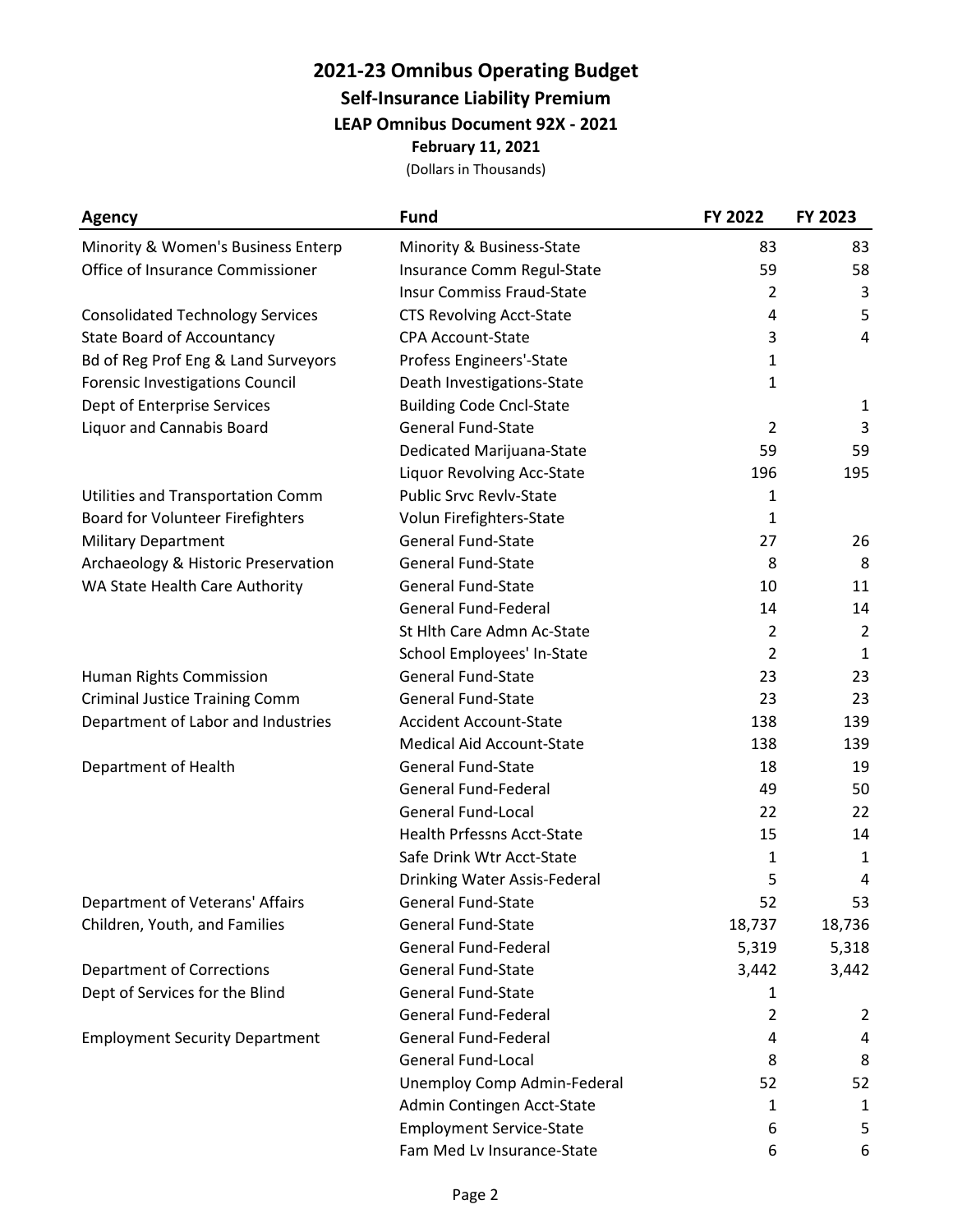### **2021-23 Omnibus Operating Budget Self-Insurance Liability Premium**

**LEAP Omnibus Document 92X - 2021**

**February 11, 2021**

| <b>Agency</b>                             | <b>Fund</b>                       | FY 2022        | FY 2023        |
|-------------------------------------------|-----------------------------------|----------------|----------------|
| Dept of Social and Health Services        | <b>General Fund-State</b>         | 3,616          | 3,615          |
|                                           | <b>General Fund-Federal</b>       | 1,413          | 1,412          |
| Columbia River Gorge Commission           | <b>General Fund-State</b>         | 1              |                |
| WA Pollution Liab Insurance Program       | Pollution Liab Insur-State        |                | 1              |
| <b>State Parks and Recreation Comm</b>    | Parks Renewal Acct-State          | 156            | 156            |
| <b>Recreation and Conservation Office</b> | <b>General Fund-State</b>         | 5              | 5              |
|                                           | <b>Recreation Resources-State</b> | 8              | 7              |
| Environ & Land Use Hearings Office        | <b>General Fund-State</b>         | $\mathbf{1}$   |                |
| <b>State Conservation Commission</b>      | General Fund-State                | $\mathbf{1}$   |                |
| Dept of Fish and Wildlife                 | <b>General Fund-State</b>         | 237            | 237            |
|                                           | Fish Wildlife Consv-State         | 247            | 247            |
| <b>Puget Sound Partnership</b>            | General Fund-State                | 5              | 5              |
|                                           | <b>General Fund-Federal</b>       | $\overline{2}$ | $\overline{2}$ |
|                                           | <b>Aquatic Lands Acct-State</b>   | 1              |                |
|                                           | <b>State Toxics Control-State</b> | $\mathbf{1}$   |                |
| <b>Department of Natural Resources</b>    | <b>General Fund-State</b>         | 355            | 356            |
|                                           | Forest Development-State          | 182            | 182            |
|                                           | ORV/NonHiwy Veh Acct-State        | 20             | 20             |
|                                           | Surveys & Maps Acct-State         | 10             | 10             |
|                                           | <b>Aquatic Lands Acct-State</b>   | 42             | 41             |
|                                           | Res Mgmt Cost Acct-State          | 417            | 417            |
|                                           | <b>Surface Mining Recl-State</b>  | 15             | 16             |
|                                           | Disaster Response-State           | 14             | 14             |
|                                           | Forest & Fish Suppt-State         | 7              | 7              |
|                                           | <b>Forest Practices App-State</b> | 8              | 9              |
|                                           | Air Poll Contr Acct-State         | $\overline{2}$ | 1              |
|                                           | <b>Model Toxics Oper-State</b>    | 35             | 36             |
|                                           | <b>NOVA Program Account-State</b> | 3              | 3              |
|                                           | <b>Derelict Vessel Rmv-State</b>  | 5              | 4              |
|                                           | Agric College Trst-State          | 10             | 10             |
| Department of Agriculture                 | <b>General Fund-State</b>         | 1              | 1              |
|                                           | <b>General Fund-Federal</b>       |                | 1              |
| Washington State Patrol                   | <b>General Fund-State</b>         | 506            | 507            |
| Department of Licensing                   | Real Estate Cmsn-State            | 2              | 1              |
|                                           | <b>Business Professions-State</b> | 3              | $\overline{2}$ |
| <b>Public Schools</b>                     | <b>General Fund-State</b>         | 8              | 8              |
| <b>Student Achievement Council</b>        | <b>General Fund-State</b>         | 8              | 10             |
|                                           | <b>General Fund-Federal</b>       | 2              | 1              |
|                                           | Workforce Ed Invest-State         | 1              |                |
| <b>Washington State University</b>        | <b>General Fund-State</b>         | 294            | 294            |
| Eastern Washington University             | <b>General Fund-State</b>         | 73             | 74             |